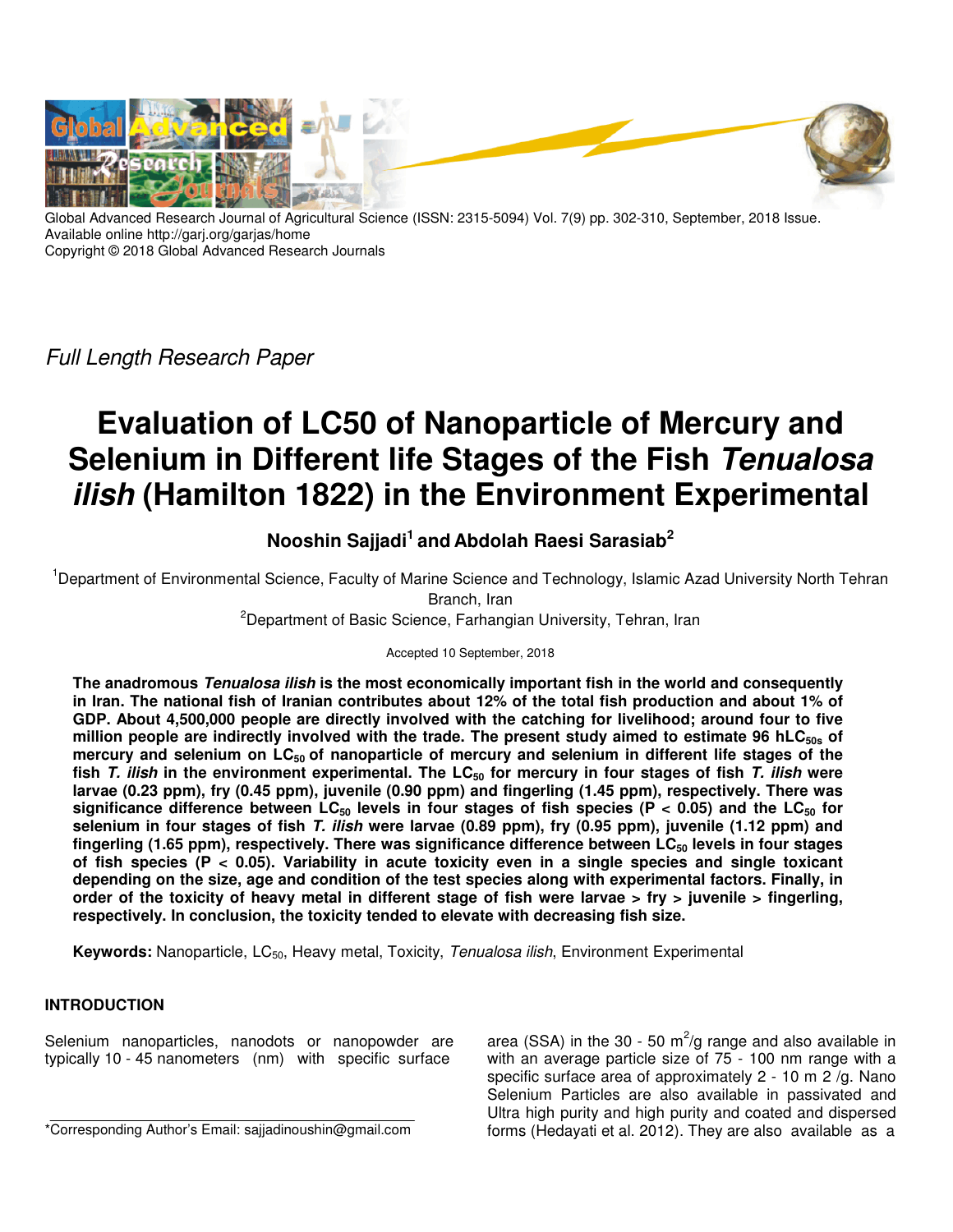nanofluid through the AE Nanofluid production group. Nanofluids are generally defined as suspended nanoparticles in solution either using surfactant or surface charge technology. Nanofluid dispersion and coating selection technical guidance is also available. Other nanostructures include nanorods, nanowhiskers, nanohorns, nanopyramids and other nanocomposites (Bury et al. 2002).

Mercury is considered to be one of the most notorious metal pollutants present in food, water, air and soil, but the process of eliminating it is limited. Mercury toxicity impacts proteins in the body, where elements and element groups (compounds) make chains in specific formations, with just the right molecular bends, turns, and pockets to enable cells to function. Important elements in the protein chains include sulfur (S) and selenium (Se). When mercury (Hg) binds to sulfur or selenium, it can disrupt the protein chain to the point of impairing cell function and damaging cells, affecting organs, muscles and neurological functions (Hosseini et al. 2015).

Heavy metals such as mercury are formed on the earth's crust and made into solutions with ground water through certain natural processing and pH changes occurring in the soil (Beaumont et al. 2000). There are traditional methods that are used to extract mercury from the natural water sources and industrial waste water, such as chemical precipitation, amalgamation, reverse osmosis, membrane filtration and photochemical method. However, these methods are expensive, time consuming, and inefficient, hence the need for a nanofiltration technology that overcomes all of these issues. Nanofiltration technology is very efficient in removal of mercury species due to its characteristics of having high surface area-to-volume and the fact that it's easily chemically functionalized (Basha and Rani 2003). Additionally, Brownian motion of nanomaterials allows them to scan large volume of solvent in short times (Braunbeck and Lammer 2006). There are many copolymer nanoparticles (NPs) that can be used as scavengers to eliminate mercury species via redox reactions such as selenium NPs, manganese dioxide nanowhiskers and mercury NP-based materials. Among these adsorbents, citrate-capped gold NP-based materials have been used intensively to capture mercury species from nature water (Hedayati et al. 2012).

The  $LD_{50}$  is the dose of a given chemical product (pesticide,…) which causes the mortality of 50% of a group of test animals in a specified period. It is commonly used in bioassays assessments to measure the acute toxicity of a chemical active ingredient. The lower the  $LD_{50}$  value the more toxic the chemical (Grosell et al. 2002). These calculations are based on two important assumptions. The first assumption is that the exposure time associated with the specified  $LC_{50}$  is sufficient to allow almost complete chemical equilibration between the fish and the water. The second assumption is that the specified  $LC_{50}$ , the minimum  $LC_{50}$  that kills the fish during the associated exposure

interval. Fortunately, most reliable  $LC_{50}$  satisfy these two assumptions (Ishikawa et al. 2007). The 96-h LC<sub>50</sub> tests are conducted to measure the susceptibility and survival potential of organisms to particular toxic substances such as oils pollution. Higher  $LC_{50}$  values are less toxic because greater concentrations are required to produce 50% mortality in organisms (Ferrer et al. 2007; Furuta et al. 2007).

Tenualosa ilisha is a species of fish in the herring family (Clupeidae), and a popular food fish in South Asia. It is also the national fish of Iran. The national fish of Iranian contributes about 12% of the total fish production and about 1% of GDP. About 4,500,000 people are directly involved with the catching for livelihood; around four to five million people are indirectly involved with the trade. The average annual landing of this species in 2006 was 4989.83 t and constituted about 15 % of Khouzestan Province total commercial fish landing. During 2008, 4645 t of T. ilisha was landed in the Khouzestan Province (Northwest of Persian Gulf) (Roomiani and Jamili, 2011). The present study aims to investigate the  $LC_{50}$  of selenium and mercury in four life stages of, Tenualosa ilish. This fish species was chosen for its economic important, easily transported and maintained in the laboratory.

## **MATERIALS AND METHODS**

The fish used in the present experiments (Anadromous fish, Tenualosa ilish) were reared in the outdoor pond of NIOF fish farm. Four Different life stages were picked after 5, 15, 30, 45 and 90 days (larvae, fry, juvenile and fingerlings, respectively.) from the hatching. Fish stages and they were transported to the laboratory in containers containing water from the same pond. They have been acclimated for a day in a stock tank. Table 1 show length and weight in different stage fish species Tenualosa ilish.

Stock solutions of the heavy metals selenium and mercury were prepared by using pure grad of  $CuSO<sub>4</sub> \cdot 5H<sub>2</sub>O$ and HgCl<sub>2</sub> (Ishikawa et al. 2007; Ezemonye et al. 2008). During the experiments, test solutions of selenium and mercury were freshly prepared from the stock solutions. Test solutions of Se ranged from 0.5 to 5 ppm, while Hg varied from 0.05 to 2 ppm for all 4 life stages (Kamunde et al. 2002; Ishikawa et al. 2007).

All samples were acclimated for 1 week in 15 aerated fiberglass tanks at 25\_C under a constant 12:12 h light: dark photoperiod. Acclimatized fish were fed daily with a formulated feed. Dead fish were immediately removed with special plastic forceps to avoid possible deterioration of the water quality (Karasu et al. 2005).

Mercury tested concentrations were 0, 0.1, 0.5, 1.00 and 1.5 ppm of mercury and selenium tested concentrations were 0, 0.1, 0.2, 0.3 and 0.5 ppm of selenium. Groups of 21 fish were exposed for 96 h in fiberglass tank. Test medium was not renewed during the assay and no food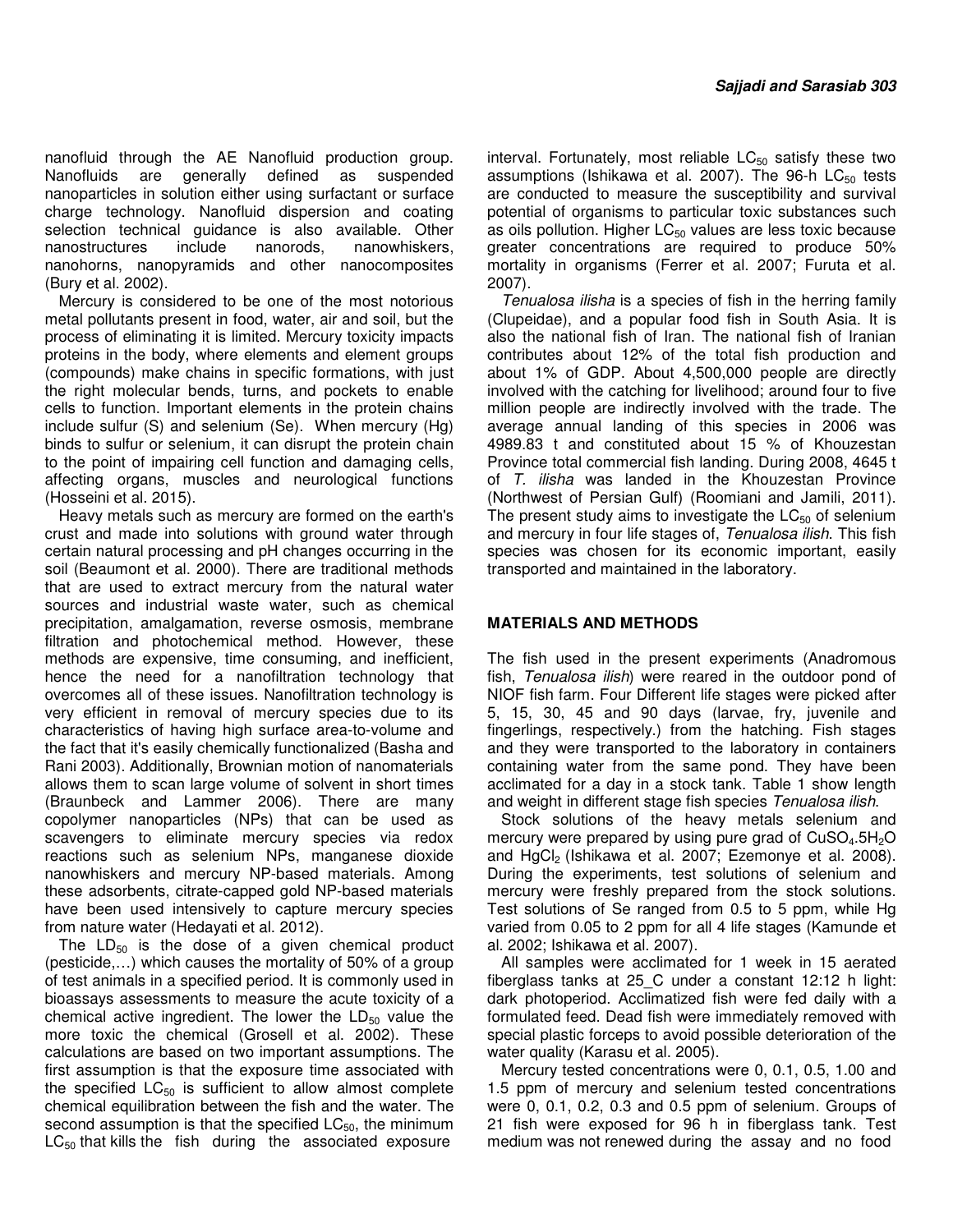| Stage      | Length (cm) | Weight (gm)  |  |
|------------|-------------|--------------|--|
| Larvae     | $1.8 - 2.5$ | $0.05 - 0.5$ |  |
| Fry        | $2.5 - 5.5$ | $0.5 - 1.00$ |  |
| Juvenile   | $5.5 - 9.5$ | $1.-2.5$     |  |
| Fingerling | 10.0-13.5   | $5.0 - 10.3$ |  |
|            |             |              |  |

**Table 1** length and weight in different stage fish species Tenualosa ilish

was provided to the animals. Values of mortalities were measured at time 0, 24, 48, 72 and 96 h (Hedayati et al., 2011).

Acute toxicity tests were carried out in order to calculate the 96-h  $LC_{50}$  for metals, based on the study conducted by Hedayati et al (2012). Mortality was recorded after 24, 48, 72 and 96 h and  $LC_{50}$  values and its confidence limits (95% CLs) were calculated. Percentages of fish mortality were calculated for each metal concentration at 24, 48, 72 and 96 h of exposure.

Also,  $LC_{50}$  values were calculated from the data obtained in acute toxicity bioassays, using Finney's (1971) method of 'probit analysis' and with SPSS computer statistical software. In Finney's method, the LC50 value is derived by fitting a regression equation arithmetically and also by graphical interpolation by taking logarithms of the test chemical concentration on the x-axis and the probit value of percentage mortality on the y-axis (McGeer et al. 2000).

The 95% CLs of the  $LC_{50}$  values obtained by Finney's method was calculated with the formula of Karasu Benli et al. (2009). Probit transformation adjusts mortality data to an assumed normal population distribution that results in a straight line. Probit transformation is derived from the normal equivalent deviate approach developed by Tort who proposed measuring the probability of responses (i.e. proportion dying) on a transformed scale based in terms of percentage of population or the SDs from the mean of the normal curve (Oliva et al. 2009).

## **RESULTS**

All controls resulted in low mortalities, fewer than 5%, which indicated the acceptability of the experiments. The mortality of roach for mercury and selenium was examined during the exposure times at 24, 48, 72 and 96 h in Tables

2 to 3, respectively. With increasing concentration, fish exposed during the period of 24–96 h had significantly increased number of dead individual. There were significant differences in number of dead fish between the duration of 24 and 96 h in each exposure.

The LC 50 for mercury in four stages of fish T. ilish were larvae (0.23), fry (0.45), juvenile (0.90) and fingerling (1.45), respectively. There was significance difference between LC 50 levels in four stages of fish species (P < 0.05). The highest of Toxicity of mercury were detected fingerling stage of fish species. Considering the mercury bioassay, the lowest concentration causing 100% of fish mortality was 1.00 mg/l at 96 h, while the highest concentration causing no fish mortality was 1.5 mg/l at 96 h.

The LC 50 for selenium in four stages of fish T. ilish were larvae (0.89), fry (0.95), juvenile (1.12) and fingerling (1.65), respectively. There was significance difference between LC 50 levels in four stages of fish species (P < 0.05). The highest of Toxicity of mercury were detected fingerling stage of fish species. Considering the selenium bioassay, the lowest concentration causing 100% of fish mortality was 0.3 mg/l at 96 h, while the highest concentration causing no fish mortality was 0.5 mg/l at 96 h.

#### **DISCUSSION**

Variability in acute toxicity even in a single species and single toxicant depending on the size, age and condition of the test species along with experimental factors. The differences in acute toxicity may be due to changes in water quality and test species (Hedayati et al. 2011). It is evident from the results that the heavy metal concentration has a direct effect on the  $LC_{50}$  values of the respective fish.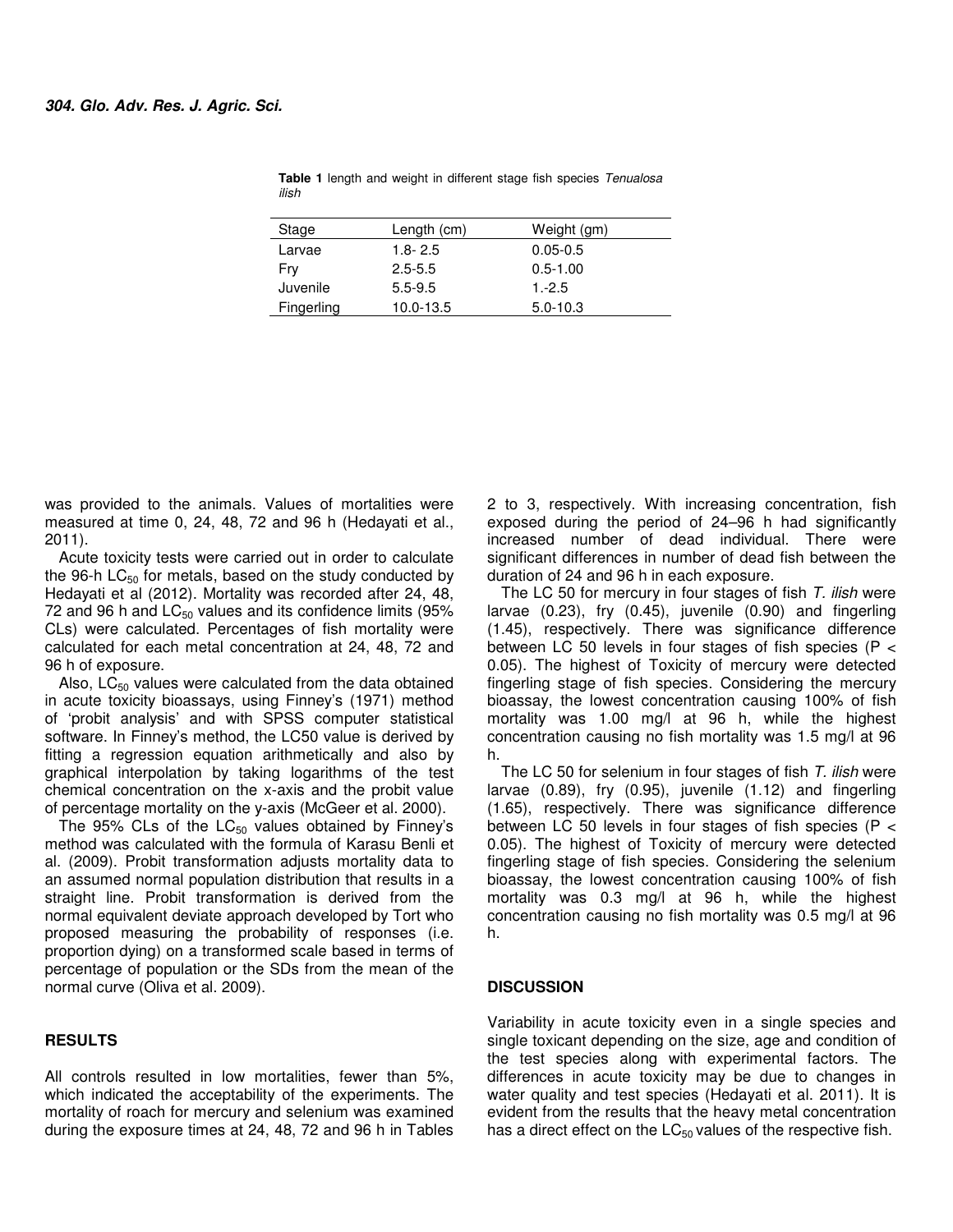|            | Concentration (ppm) | No. of mortality |             |           |             |  |
|------------|---------------------|------------------|-------------|-----------|-------------|--|
| Stage      |                     | 24 h             | 48 h        | 72 h      | 96 h        |  |
| Larvae     | Control             | $\pmb{0}$        | 0           | $\pmb{0}$ | 0           |  |
|            | 0.1                 | 0                | 0           | 0         | 0           |  |
|            | 0.2                 | 0                | 0           | 0         | 0           |  |
|            | 0.3                 | 19               | 19          | 20        | 20          |  |
|            | 0.5                 | 21               | 22          | 22        | 24          |  |
|            |                     |                  |             |           |             |  |
|            | Control             | 0                | 0           | 0         | 0           |  |
|            | 0.1                 | $\mathbf 0$      | 0           | 0         | 0           |  |
| Fry        | 0.2                 | 0                | 0           | 0         | 0           |  |
|            | 0.3                 | $\mathbf 0$      | 0           | $\Omega$  | 0           |  |
|            | 0.5                 | 28               | 28          | 29        | $30\,$      |  |
|            |                     |                  |             |           |             |  |
|            | Control             | $\mathbf 0$      |             |           |             |  |
|            | 0.1                 | 0                |             |           |             |  |
| Juvenile   | 0.2                 | $\mathbf 0$      |             |           |             |  |
|            | 0.3                 | 0                | $\mathbf 0$ | $\Omega$  | $\mathbf 0$ |  |
|            | 0.5                 | 32               | 33          | 33        | 34          |  |
|            |                     |                  |             |           |             |  |
|            | Control             | $\mathbf 0$      | 0           | 0         | 0           |  |
|            | 0.1                 | $\mathbf 0$      | 0           | 0         | 0           |  |
| Fingerling | 0.2                 | 0                | 0           | 0         | 0           |  |
|            | 0.3                 | 0                | 0           | 0         | 0           |  |
|            | 0.4                 | 34               | 34          | 36        | 37          |  |

**Table 2** Cumulative mortality of Roach during acute exposure to selenium ( $n = 20$ )

**Table 3** Cumulative mortality of Roach during acute exposure to mercury ( $n = 20$ )

| Stage                     |                     | No. of mortality |      |      |      |
|---------------------------|---------------------|------------------|------|------|------|
|                           | Concentration (ppm) | 24 h             | 48 h | 72 h | 96 h |
| Larvae                    | Control             |                  | 0    |      |      |
|                           | 0.1                 |                  |      |      |      |
|                           | 0.5                 | 0                |      |      | 0    |
|                           | 1.00                | 0                |      |      | 0    |
|                           | 1.5                 | 8                | 15   | 15   | 16   |
| 0.1<br>Fry<br>0.5<br>1.00 | Control             | $\Omega$         |      |      | O    |
|                           |                     | 0                |      |      |      |
|                           |                     |                  |      |      |      |
|                           |                     | 0                | 0    |      |      |
|                           | 1.5                 | 18               | 18   | 19   | 20   |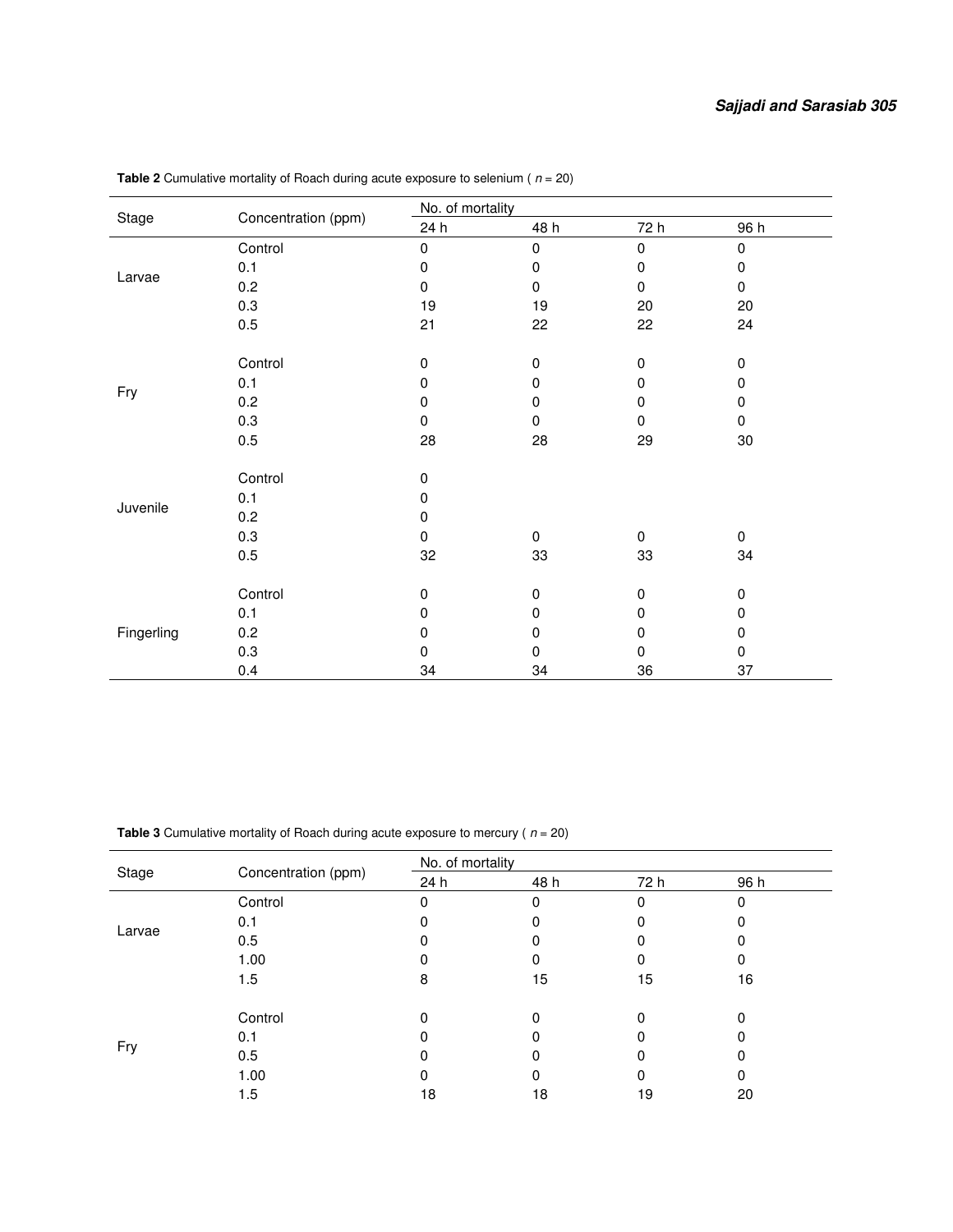| <b>Table 3: Continue</b> |         |    |    |    |    |  |
|--------------------------|---------|----|----|----|----|--|
|                          | Control | 0  |    |    |    |  |
|                          | 0.1     | 0  |    |    |    |  |
| Juvenile                 | 0.5     | 0  |    |    |    |  |
|                          | 1.00    | 0  | 0  | 0  | 0  |  |
|                          | 1.5     | 20 | 21 | 21 | 22 |  |
|                          | Control | 0  | 0  | 0  | 0  |  |
|                          | 0.1     | 0  | 0  | 0  | 0  |  |
| Fingerling               | 0.5     | 0  | 0  | 0  | 0  |  |
|                          | 1.00    | 0  | 0  | 0  | 0  |  |
|                          | 1.5     | 23 | 23 | 25 | 26 |  |

 $LC_{50}$  values indicated that mercury is more toxic than others.  $LC_{50s}$  obtained in the present study were compared with corresponding values that have been published in the literature for other species of fish (Shyong et al. 2000).

The degree of studied fish to lower concentrations of selenium may be attributed to the altered physiological response of every species to the specific metal and the level of solubility of metals. The fish exposed to selenium can compensate for the pollutant. If it cannot successfully compensate for contaminant effects, an altered physiological stage may be reached in which the fish species continues to function and, in extreme cases, the acclimation response may be exhausted with a subsequent effect on fitness (Straus 2003; Hedayati et al., 2011).

The susceptibility of fish species to a particular heavy metal is a very important factor for  $LC_{50}$  levels. The fish that is highly susceptible to the toxicity of one metal may be less or even nonsusceptible to the toxicity of another metal at the same level of that metal in the ecosystem. Also, the metal which is highly toxic to a fish species at low concentration may be less or even nontoxic to other species at the same or even higher concentration (Sunderland et al. 2000; Hedayati et al., 2010). Because of the lack of available data on the effects of selenium on the respective  $LC_{50}$  values of all studied species, the results of the present study have not been compared with those of other studies and discussed accordingly. However, some justifications have been provided following various studies.

Mercury is highly toxic to aquatic organisms and interacts with numerous inorganic and organic compounds which affect its bioavailability and toxicity to aquatic biota. Its toxicity depends on environmental factors that change through time and space (e.g. temperature and water quality) and on the affected organism's species, age, size, and reproductive condition (Woody, 2007). Figure (1) shows the toxicity patterns of mercury to fish, T. ilish, at different life stages (larva, fry, juvenile and fingerling). Estimation of the median lethal concentrations of mercury showed that the 96h  $LC5_{0s}$  were 0.1, 0.5, 1.00 and 1.5

ppm, respectively. It can be noticed that the  $LC5<sub>0s</sub>$  in the 1st 3 length categories were similar and the 4th category was the highest one which means that the tolerance of fish increases at the 4th length category than the others, also indicated that the 1st stages were more venerable than the older stages.

Few studies examined the relation between fish size and the mercury toxicity for finfish. Sunderland (2000) reported that mercury toxicity to rainbow trout, Oncorhynchus mykiss, decreased with fish growth, and the toxicity for 0.71 g fish was three times higher than that for 10 g in freshwater. Hedayati et al. (2011) reported that mercury toxicity to Rutilus rutilus decreased with fish growth, and the toxicity for 2 gr fish was four times higher than that for 10 g in freshwater. They reported that  $LC_{50}$  for mercury in Rutilus rutilus was 0.36 ppm of mercury. Also, Hedayati et al. (2012) reported that the toxicity for 3 gr fish was three times higher than that for 9 g in fish Acanthopagrus latus. They reported that  $LC_{50}$  for mercury in *Rutilus rutilus* was 0.45 ppm of mercury.

There were numerous studies examining the mercury toxicity to fresh and marine fish, 96h  $LC_{50}$  reported a range between 2 to 5 ppm and 0.1 to 15 ppm, respectively (Thongra-ar et al. 2003; IPC INCHEM, 1998). Straus (2003) recorded a range of (0.23 to 28.39 ppm) within a total alkalinity of 11- 215mg/l selenium, and stated that the selenium sulfate can be extremely toxic to fish in water of low alkalinity. In the same manner the mean total alkalinity in the present study condition was 218 mg/l selenium. As well as, more studies recorded that selenium is less toxic in hard water than in soft water (Straus 2003; Woody 2007; Hosseini et al. 2013). For fresh water fish, Oliva et al. (2009) reported 0.35 ppm mercury as 96h  $LC_{50}$  for juvenile singales, 0.25 for chequered rainbow, 0.14 for black striped rainbow and 0.021 ppm for fly specked hardhead. This indicates that the present studied species was more tolerance to mercury toxicity than other species studied.

Mercury is classified as one of the most toxic metals, which are introduced into the natural environment by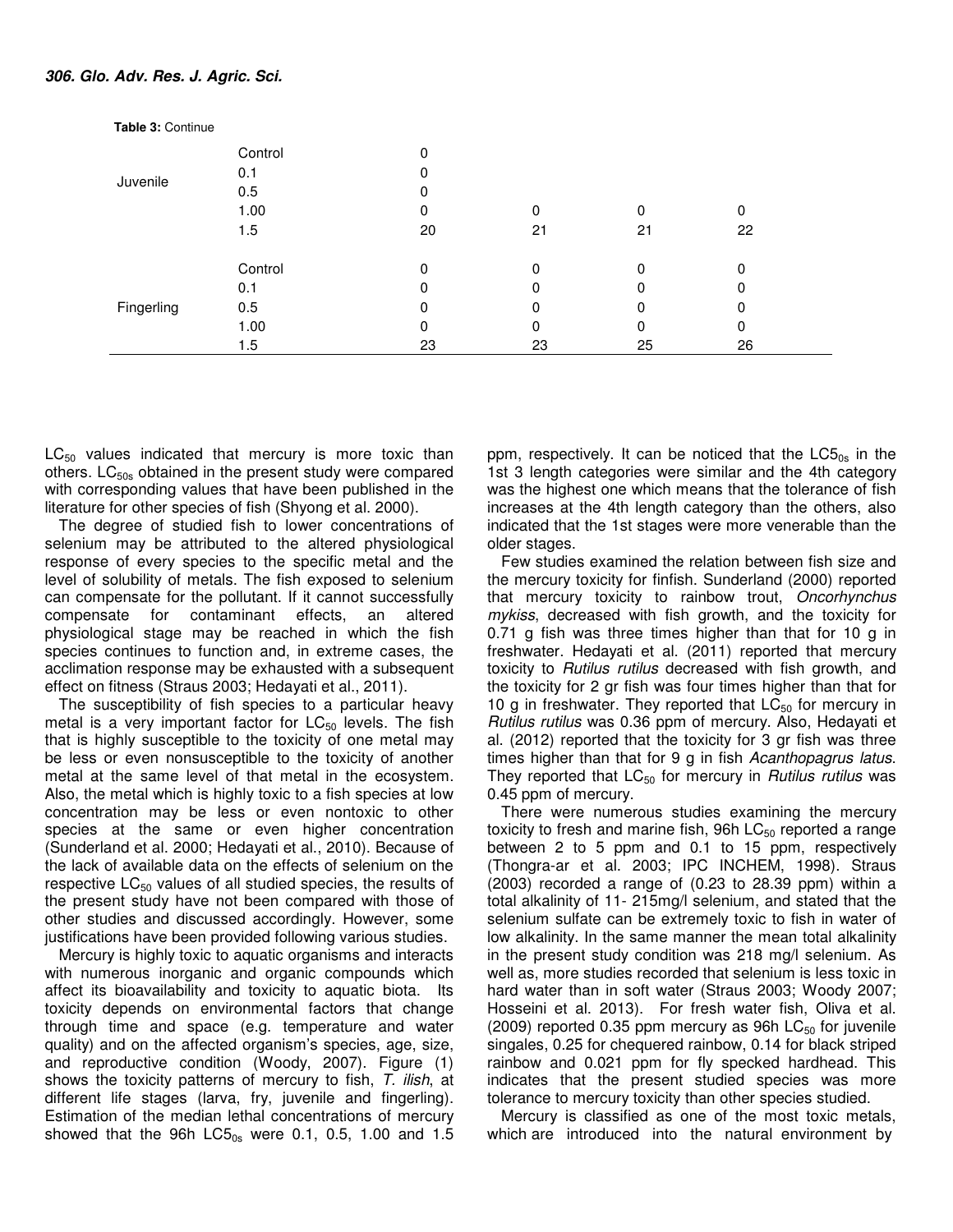

 **Figure. 1** Toxicity of mercury to different stages (a: larvae, b: fry, c: juvenile and d: fingerlings) of the fish, T. ilish

human interferences (Hosseini et al. 2013). Inorganic mercury is the most common form of the metal released in the environment by industries, presenting a stronger acute effect on fish tissues than that of its organic form (Sunderland and Chmura 2000). Figure (2) shows the toxicity patterns of selenium to the different studied stages of the fish T. ilish. 96h Hg LC50 were 0.1, 0.2, 0.3 and 0.5 ppm for larva, fry, juvenile and fingerling stages, respectively. It was found that the toxicity of selenium was significantly decreased ( $r=0.98$ ,  $p \le 0.05$ ) with increasing the fish life stage (Figure. 3). Unlike the present study, some studies on other aquatic fish species indicated that selenium toxicity did not change significantly with varying size (Thongra-ar et al. 2003; Hedayati et al. 2012).

Hedayati et al. (2011) reported that selenium toxicity to Rutilus rutilus decreased with fish growth, and the toxicity for 2 gr fish was three times higher than that for 10 g in freshwater. They reported that  $LC_{50}$  for selenium in Rutilus rutilus was 0.87 ppm. Also, Hedayati et al. (2012) reported

that the toxicity for 5 gr fish was five times higher than that for 20 g in fish Acanthopagrus latus. They reported that  $LC_{50}$  for mercury in *Rutilus rutilus* was 1.37 ppm.

From the previous studies, Ishikawa et al. (2007) recorded 0.45 ppm 96h  $LC_{50}$  for *Oreochromis leucostictus* fingerlings which was compare to the present study (Table 4). In the context, Ramamurthi et al. (1982) recorded Hg  $LC_{50}$  0.87 ppm for Tilapia mossambicus. As well as, many studies recorded a range of 0.045 – 0.21 ppm selenium  $LC_{50}$  for different fish species which was more or less lower than the present study (Valavanidis and Vlachogianni 2010). It was indicated that the present examined species was more tolerant than the previous studied species. For both of the present studied metals (selenium and mercury), it can be noticed that the toxicity tended to elevate with decreasing fish size, this mean that the earlier stages were more sensitive than the older one. Grosell et al. (2002) stated that the size was an effective factor for acute toxicity in fresh water organisms. It has been mentioned that small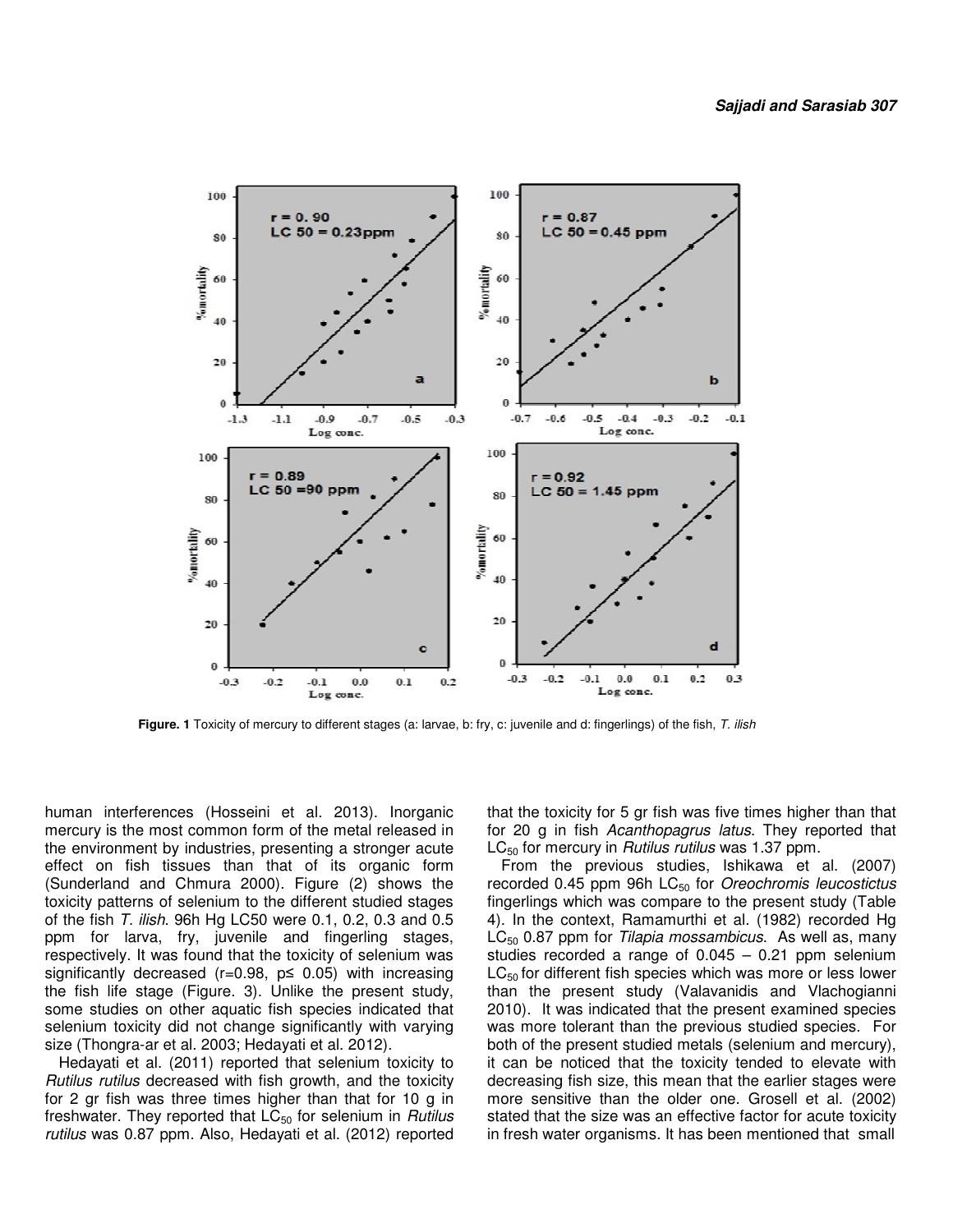

Figure 2: Toxicity of selenium to different stages (a: larvae, b: fry, c: juvenile and d: fingerlings) of the fish, T. ilish



Figure 3: Toxicity pattern of selenium and mercury to different stages (larvae, fry, juvenile and fingerlings) of the fish, T. ilish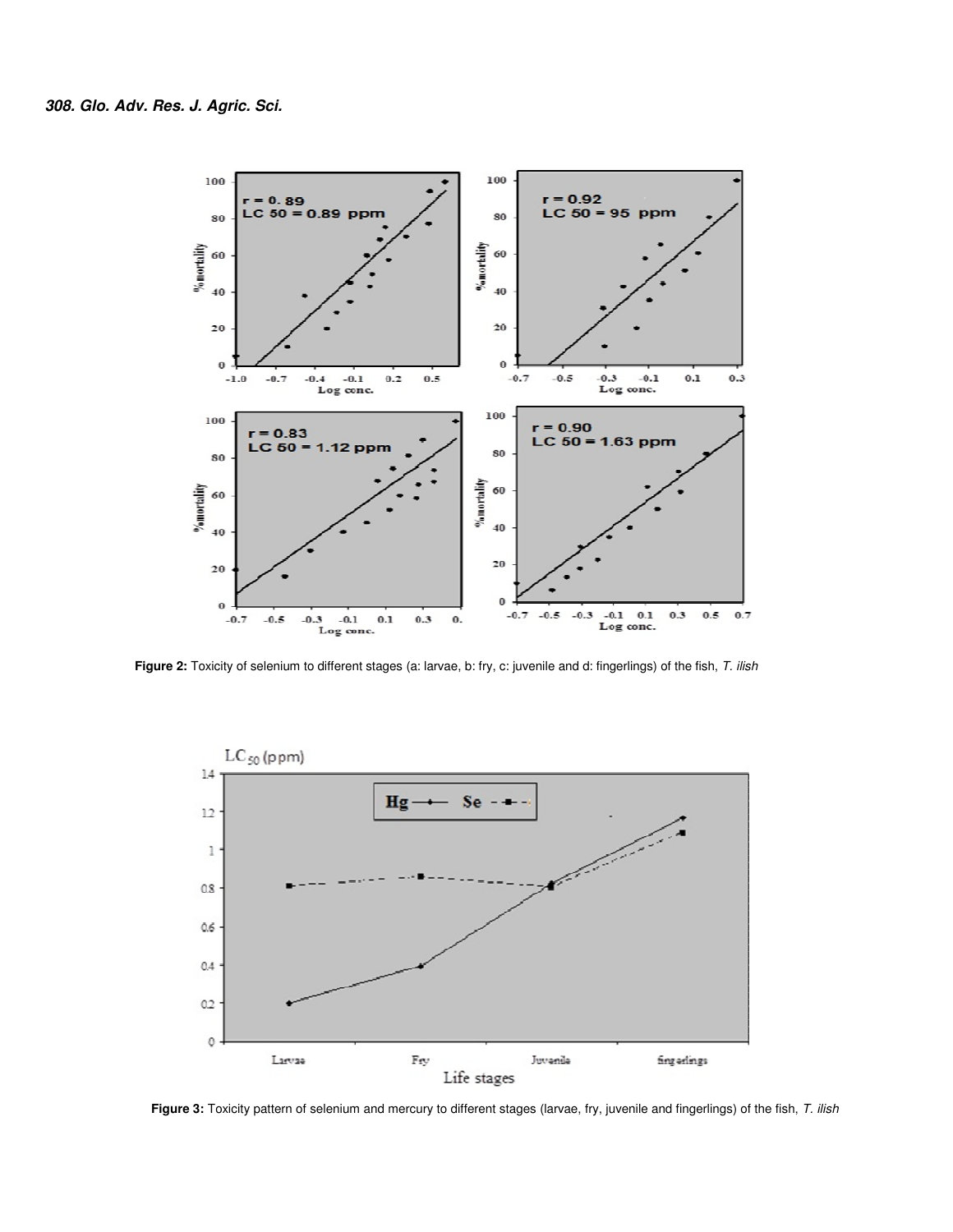|                          | $LC_{50}$           |      |                              |
|--------------------------|---------------------|------|------------------------------|
| <b>Species</b>           | Selenium<br>Mercury |      | References                   |
| Tenualosa ilish          | 1.65                | 1.45 | This study                   |
| Oreochromis leucostictus | 0.81                | 0.20 | Ramamurthi et al. (1982)     |
| Tenualosa ilish          | 1.45                | 0.73 | Verma et al. (1985)          |
| Oreochromis leucostictus | 0.85                | 0.40 | Shyong and Chen (2000)       |
| Liza abu                 | 0.80                | 0.82 | Shyong and Chen (2000)       |
| Oreochromis leucostictus | 1.09                | 1.17 | Gooley (2000)                |
| Tilapia mossambicus      | 1.1                 | 0.79 | Grosell et al. (2000)        |
| Oreochromis leucostictus | 1.4                 | 0.22 | Thongra-ar et al. (2003)     |
| Tenualosa ilish          | 0.87                | 0.45 | Straus (2003)                |
| Carcharhinus dussumieri  | 0.76                | 1.04 | Furuta et al. (2007)         |
| Chanos chanos            | 0.34                | 0.32 | Hedayati et al et al. (2011) |
| Liza abu                 | 0.23                | 0.67 | Hedayati et al et al. (2012) |
| Euryglossa orientalis    | 1.78                | 1.71 | Hosseini et al. (2015)       |

Table 4 The comparison of LC<sub>50</sub> of mercury and selenium in Tenualosa ilish in this study with different studies

fish or younger organisms were more susceptible to metal poisoning than the larger or more mature fish (Headayati et al. 2012). Thongra-ar et al. (2003) and Furuta et al. (2007) found that the seabass larvae were more sensitive to Hg toxicity than the juvenile stages.

By comparing the toxicity of selenium and mercury in the present study (Figure. 3), it can be stated that the mercury is more toxic than selenium during the  $1<sup>st</sup>$  2 life stages, where they recorded the same toxicity during the last 2 life stages with slight increase of Se toxicity at the last stage. Gooley (2000) and Headayati et al. (2012) found that selenium was more toxic than mercury to Acrosscheilus paradoxus and Zacco barbata, respectively. Hedayati et al. (2011 and 2012) reported that mercury toxicity to Rutilus rutilus was more toxic than other metal and  $LC_{50}$  of mercury was higher than selenium, cobalt and silver. Also, Verep et al. (2007) and Vieira et al. (2009) reported that mercury toxicity to pomatoschistus microps and rainbow trouts was higher than other heavy metal.

The results of toxicity test of mercury and selenium in current study were compared to those reported for fish in the Persian Gulf and different regions of the world (Table 4). In general, the  $LC_{50}$  of mercury and selenium in our study were higher than those in Oreochromis leucostictus by Sunderland and Chmura (2000), Tenualosa ilish by Oliva et al. (2000), Oreochromis leucostictus by Shyong and Chen (2000) and Tilapia mossambicus in study of Grosell et al. (2000). The  $LC_{50}$  of mercury and selenium in Tenualosa ilish in this study was higher than all studies that present in Table 4, expect in Euryglossa orientalis in study by Hosseini et al. (2015).

#### **CONCLUSION**

However, in the current study, the LC50 values vary from each species and the accumulation of heavy metals in the body of fish depends upon several factors, it is evident from the present study that concentrations of selenium and physiological response affect the  $LC_{50}$  values of fish. It may be due to the increased resistance of carp to the selenium through acclimatization. During acclimatization, some proteins are released in the body of fish and detoxify the metal ions. This may cause higher levels of heavy metals being required to cause effects, resulting in higher  $LC_{50}$ amounts (Deb and Fukushima, 1999). The selection of heavy metals may be an important tool for the assessment of the effects of pollutants in aquatic ecosystems; both metals used in our experiment demonstrated their potential for use in bioassays. In conclusion, comparing the sensitivity of these metals to common reference toxicants, we suggest using Roach for toxicity determinations as a suitable model of ecotoxicological studies. Clearly, there is a need to conduct further studies with specific contaminants on this species to assess its suitability for detecting toxicity, as well as experiments involving a complex mixture of pollutants, in order to determine aquatic ecosystems monitoring program.

#### **REFERENCE**

Basha PS, Rani AU (2003). Cadmium-induced antioxidant defense mechanism in freshwater teleost Oreochromis mossambicus (tilapia). Ecotoxicol. Environ. Saf, 56, 218–221.